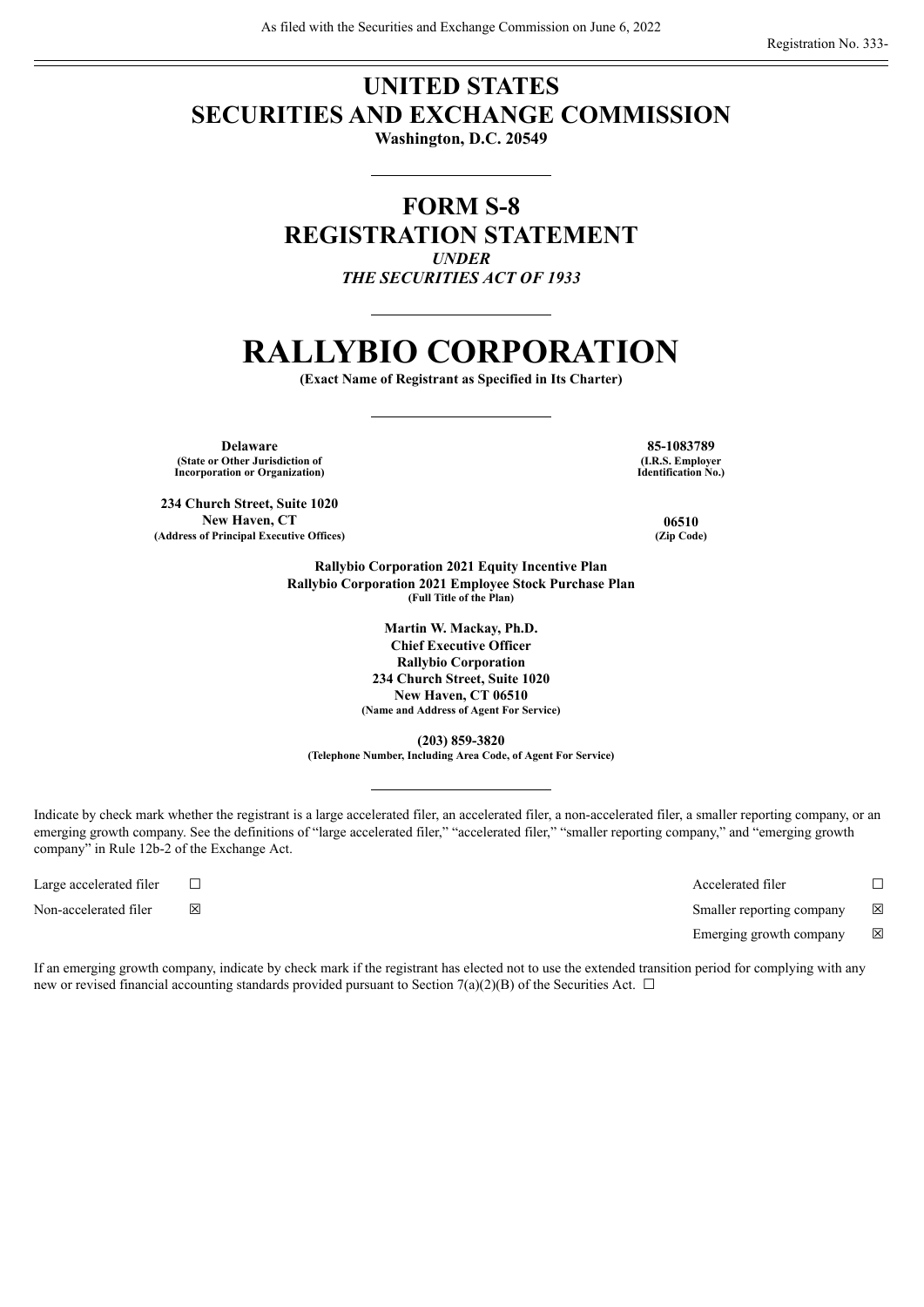# **Statement of Incorporation by Reference**

This Registration Statement on Form S-8, relating to the 2021 Equity Incentive Plan of Rallybio Corporation (the "Registrant") and the 2021 Employee Stock Purchase Plan of the Registrant, is being filed for the purpose of registering additional securities of the same class as other securities for which a Registration Statement on Form S-8 has previously been filed and is effective. Accordingly, pursuant to General Instruction E to Form S-8, this Registration Statement incorporates by reference the contents of the Registration Statement on [Form](http://www.sec.gov/Archives/edgar/data/0001739410/000119312521233473/d180473ds8.htm) S-8, File No. 333-258383, filed with the Securities and Exchange Commission on August 2, 2021 by the Registrant, relating to the Registrant's 2021 Equity Incentive Plan and the Registrant's 2021 Employee Stock Purchase Plan.

# **Item 8. Exhibits.**

The following exhibits are incorporated herein by reference:

| <b>Number</b> | <b>Description</b>                                                                                                                                                                                                                    |
|---------------|---------------------------------------------------------------------------------------------------------------------------------------------------------------------------------------------------------------------------------------|
| 4.1           | Amended and Restated Certificate of Incorporation (previously filed as Exhibit 3.1 to the Registrant's Current Report on Form 8-K<br>filed with the SEC on August 2, 2021 (File No. 001-40693) and incorporated herein by reference). |
| 4.2           | Amended and Restated Bylaws (previously filed as Exhibit 3.2 to the Registrant's Current Report on Form 8-K filed with the SEC on<br><u>August 2, 2021 (File No. 001-40693) and incorporated herein by reference).</u>                |
| 4.3           | Rallybio Corporation 2021 Equity Incentive Plan (previously filed as Exhibit 10.12 to the registration statement on Form S-1 filed on<br><u>July 22, 2021 (File No. 333-257655) and incorporated herein by reference).</u>            |
| 4.4           | Rallybio Corporation 2021 Employee Stock Purchase Plan (previously filed as Exhibit 10.19 to the registration statement on Form S-1<br><u>filed on July 22, 2021 (File No. 333-257655) and incorporated herein by reference).</u>     |
| $5.1*$        | Opinion of Ropes & Gray LLP.                                                                                                                                                                                                          |
| $23.1*$       | Consent of Ropes $&$ Gray LLP (included in the opinion filed as Exhibit 5.1).                                                                                                                                                         |
| $23.2*$       | Consent of Deloitte & Touche LLP independent registered public accounting firm.                                                                                                                                                       |
| $24.1*$       | Powers of Attorney (included on the signature page in Part II).                                                                                                                                                                       |
| $107*$        | Filing Fee Table.                                                                                                                                                                                                                     |

\* Filed herewith.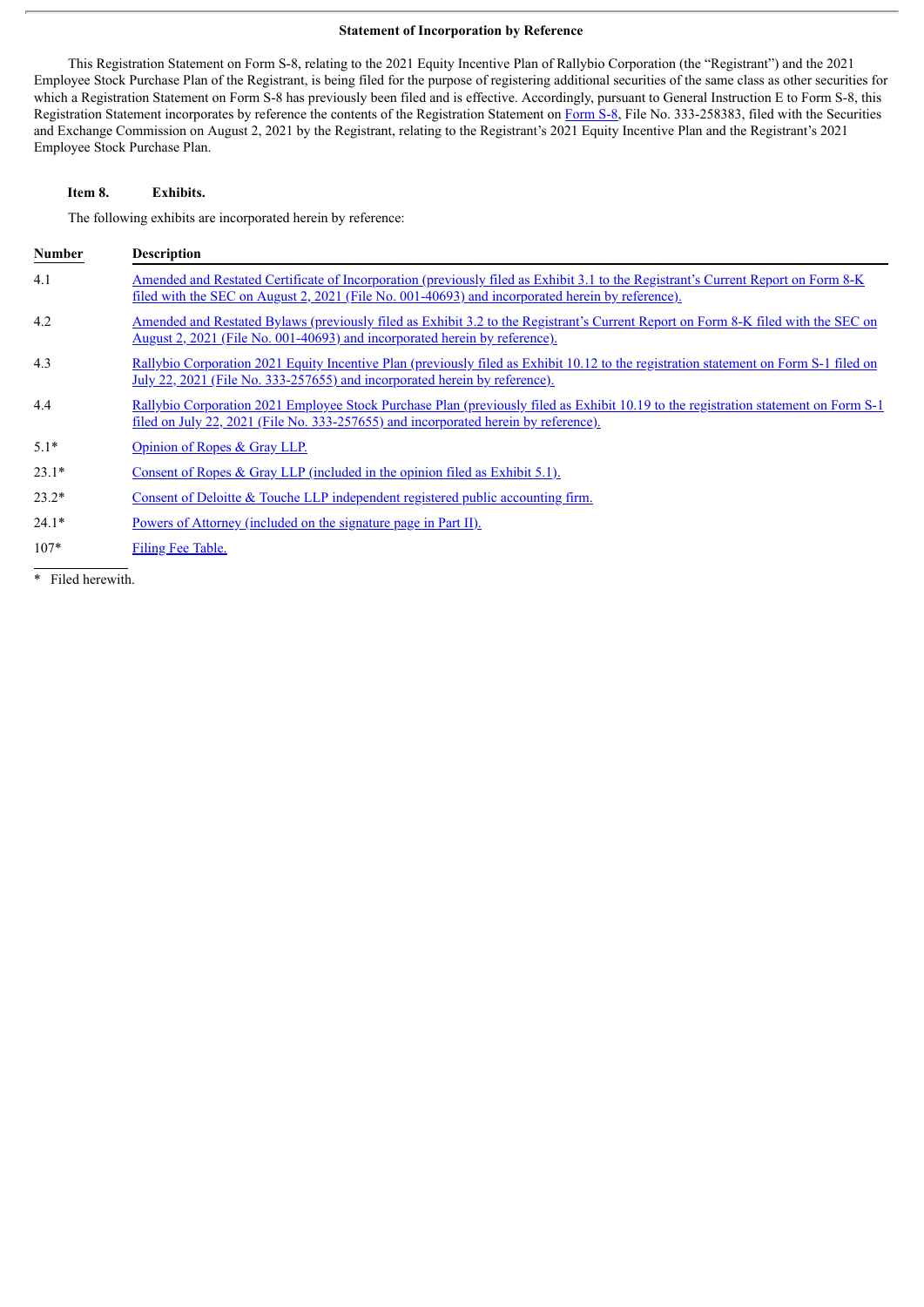#### **SIGNATURES**

Pursuant to the requirements of the Securities Act of 1933, the registrant certifies that it has reasonable grounds to believe that it meets all of the requirements for filing on Form S-8 and has duly caused this registration statement to be signed on its behalf by the undersigned, thereunto duly authorized, in the City of New Haven, Connecticut, on this 6th day of June, 2022.

# RALLYBIO CORPORATION

| $\mathbf{B} \mathbf{v}$ | /s/ Martin W. Mackay           |
|-------------------------|--------------------------------|
|                         | Name: Martin W. Mackay, Ph.D.  |
|                         | Title: Chief Executive Officer |

#### **POWER OF ATTORNEY AND SIGNATURES**

<span id="page-2-0"></span>We, the undersigned officers and directors of Rallybio Corporation hereby severally constitute and appoint Martin W. Mackay, Ph.D., Jeffrey M. Fryer, and Michael Greco, and each of them singly, our true and lawful attorneys with full power to them, and each of them singly, to sign for us and in our names in the capacities indicated below, the registration statement on Form S-8 filed herewith and any and all subsequent amendments to said registration statement, and generally to do all such things in our names and on our behalf in our capacities as officers and directors to enable Rallybio Corporation to comply with the provisions of the Securities Act of 1933, as amended, and all requirements of the Securities and Exchange Commission, hereby ratifying and confirming our signatures as they may be signed by our said attorneys, or any of them, to said registration statement and any and all amendments thereto.

Pursuant to the requirements of the Securities Act of 1933, this registration statement has been signed by the following persons in the capacities and on the dates indicated.

| <b>Signature</b>         | <b>Title</b>                                 | Date         |
|--------------------------|----------------------------------------------|--------------|
| /s/ Martin W. Mackay     | Chief Executive Officer and Director         | June 6, 2022 |
| Martin W. Mackay, Ph.D.  | (Principal Executive Officer)                |              |
| /s/ Jeffrey M. Fryer     | Chief Financial Officer and Treasurer        | June 6, 2022 |
| Jeffrey M. Fryer, CPA    | (Principal Accounting and Financial Officer) |              |
| /s/ Helen M. Boudreau    | Director                                     | June 6, 2022 |
| Helen M. Boudreau        |                                              |              |
| $/s/$ Rob Hopfner        | Director                                     | June 6, 2022 |
| Rob Hopfner, R.Ph., Ph.D |                                              |              |
| /s/ Ronald M. Hunt       | Director                                     | June 6, 2022 |
| Ronald M. Hunt           |                                              |              |
| /s/ Lucian Iancovici     | Director                                     | June 6, 2022 |
| Lucian Iancovici. MD     |                                              |              |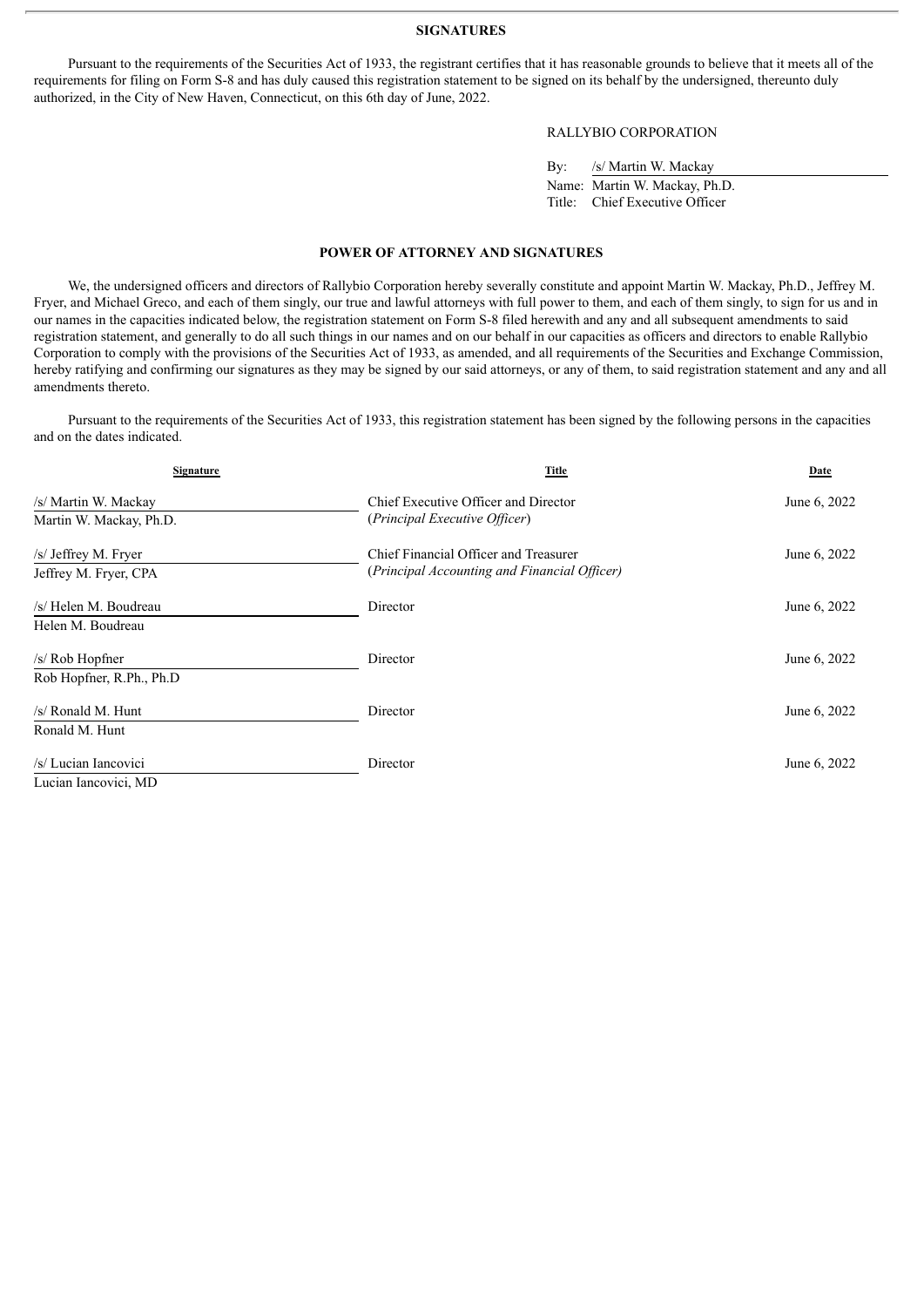| /s/ Hui Liu<br>Hui Liu, Ph.D.                   | Director | June 6, 2022 |
|-------------------------------------------------|----------|--------------|
| /s/ Christine A. Nash<br>Christine A. Nash      | Director | June 6, 2022 |
| /s/ Kush M. Parmar<br>Kush M. Parmar, MD, Ph.D. | Director | June 6, 2022 |
| /s/ Paula Soteropoulos<br>Paula Soteropoulos    | Director | June 6, 2022 |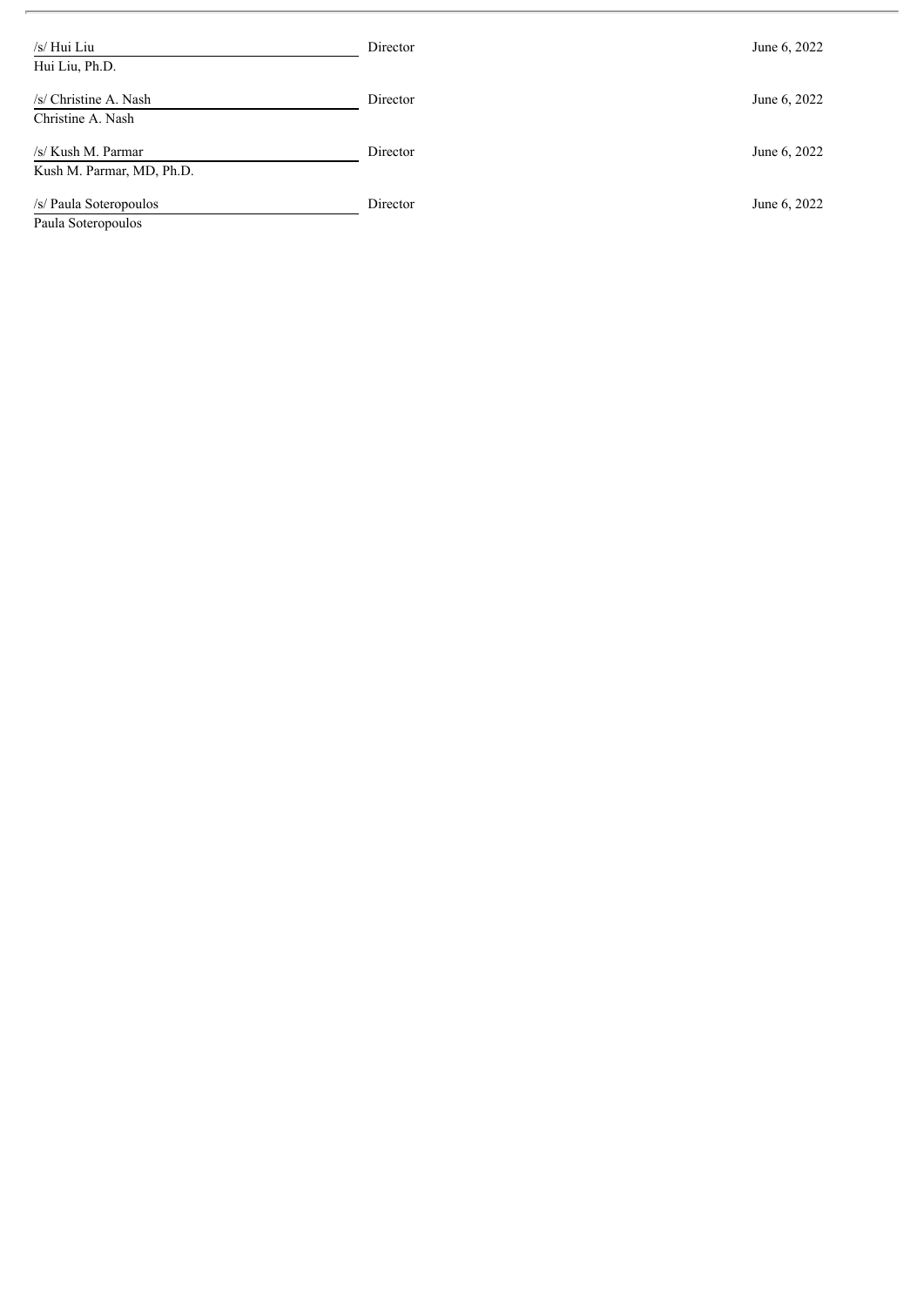

<span id="page-4-0"></span>

ROPES & GRAY LLP PRUDENTIAL TOWER 800 BOYLSTON STREET BOSTON, MA 02199-3600 WWW.ROPESGRAY.COM

June 6, 2022

Rallybio Corporation 234 Church Street, Suite 1020 New Haven, CT 06510

# Ladies and Gentlemen:

This opinion letter is furnished to you in connection with the registration statement on Form S-8 (the "Registration Statement") filed by Rallybio Corporation, a Delaware corporation (the "Company") with the Securities and Exchange Commission under the Securities Act of 1933, as amended (the "Securities Act"), for the registration of 1,927,858 shares of the common stock, \$0.0001 par value per share, of the Company (the "Shares"). The Shares are issuable under the Company's 2021 Equity Incentive Plan and the Company's 2021 Employee Stock Purchase Plan (each, a "Plan," and collectively, the "Plans").

We are familiar with the actions taken by the Company in connection with the adoption of the Plans. We have examined such certificates, documents and records and have made such investigation of fact and such examination of law as we have deemed appropriate in order to enable us to render the opinions set forth herein. In conducting such investigation, we have relied, without independent verification, upon certificates of officers of the Company, public officials and other appropriate persons.

The opinions expressed below are limited to the Delaware General Corporation Law.

Based upon and subject to the foregoing, we are of the opinion that the Shares have been duly authorized and, when the Shares have been issued and sold in accordance with the terms of the applicable Plan, the Shares will be validly issued, fully paid and non-assessable.

We hereby consent to the filing of this opinion letter as an exhibit to the Registration Statement. In giving such consent, we do not thereby admit that we are in the category of persons whose consent is required under Section 7 of the Securities Act or the rules and regulations thereunder.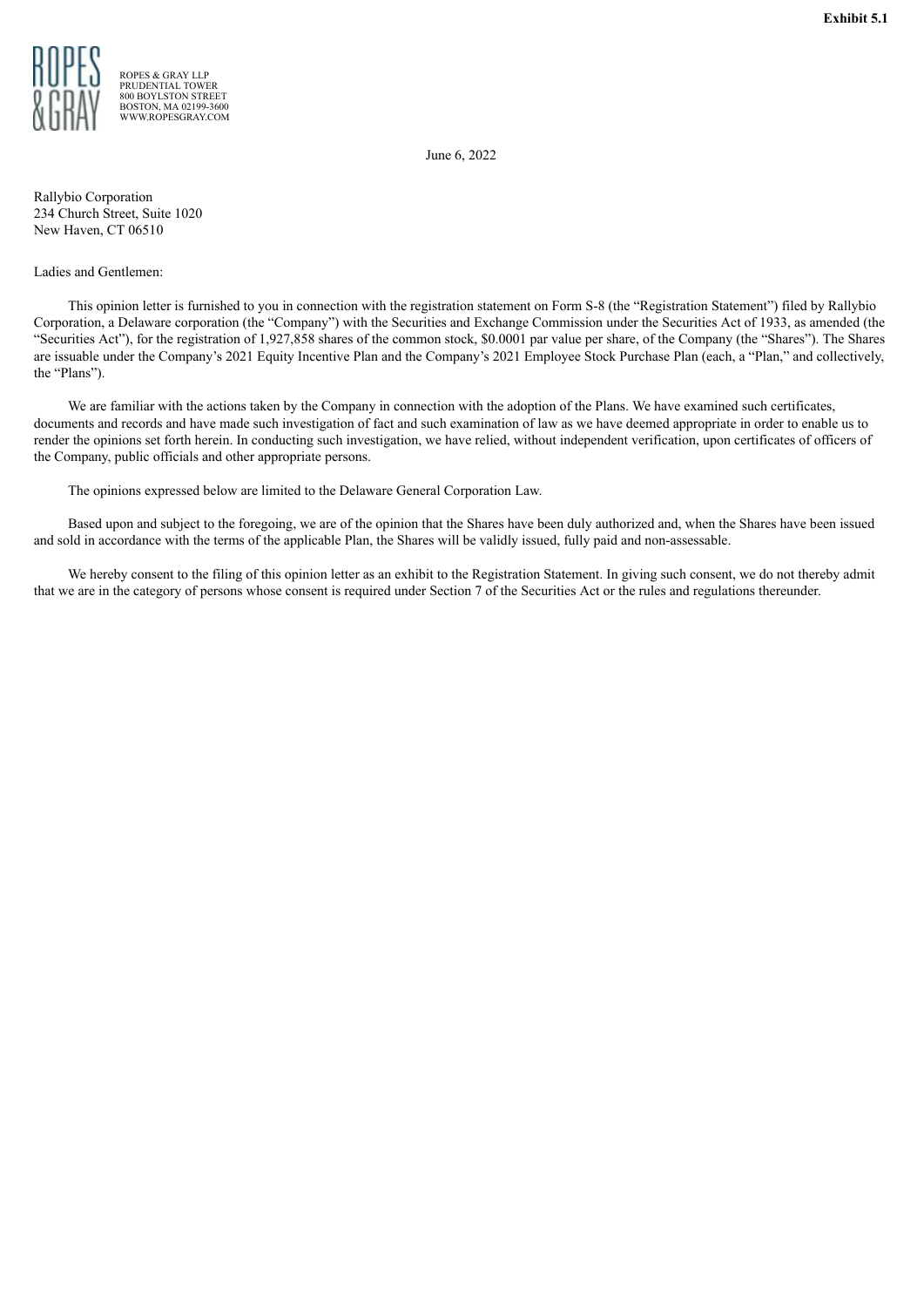Very truly yours, /s/ Ropes & Gray L L P Ropes & Gray LLP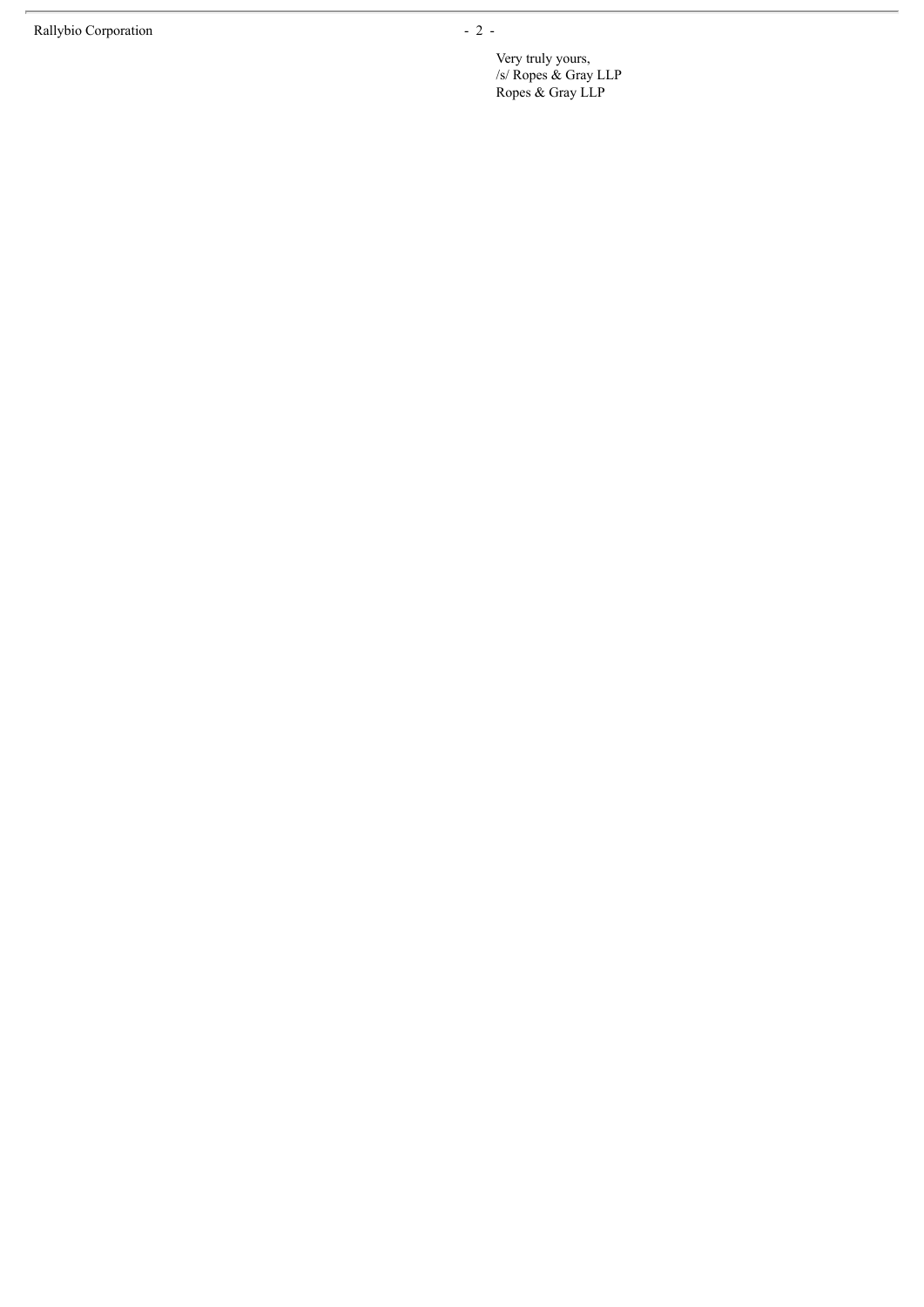# **CONSENT OF INDEPENDENT REGISTERED PUBLIC ACCOUNTING FIRM**

<span id="page-6-0"></span>We consent to the incorporation by reference in this Registration Statement on Form S-8 of our report dated March 15, 2022 relating to the financial statements of Rallybio Corporation, appearing in the Annual Report on Form 10-K of Rallybio Corporation for the year ended December 31, 2021.

/s/ Deloitte & Touche LLP

Hartford, Connecticut June 6, 2022